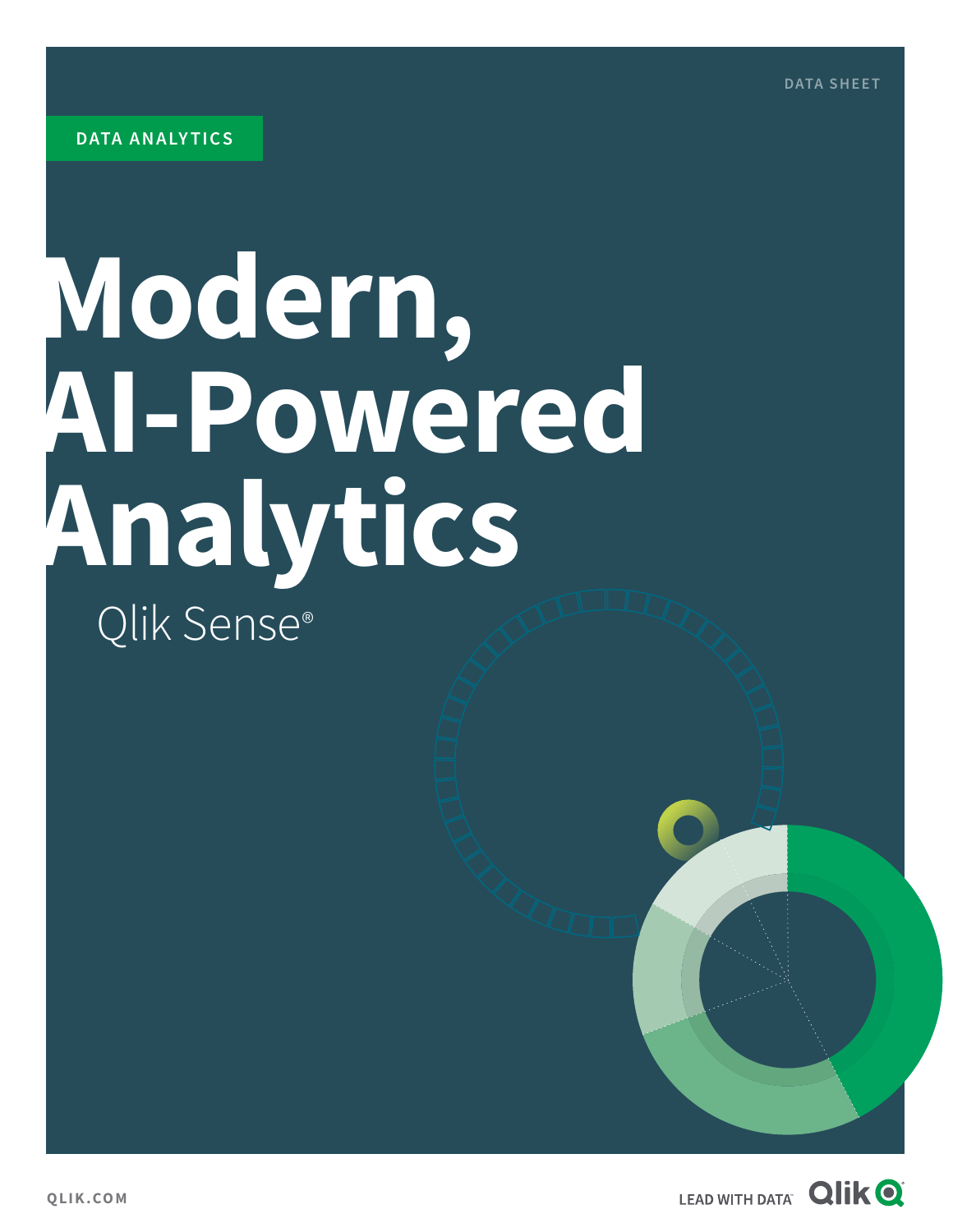Qlik Sense sets the benchmark for third-generation analytics platforms, empowering everyone in your organization to make data-driven decisions.



Built on our unique Associative Analytics Engine, Qlik Sense offers industry-leading modern analytics capabilities across a full range of users and use cases — from self-service analytics to interactive dashboards and applications, conversational analytics, custom and embedded analytics, mobile analytics, reporting and alerting. It augments and enhances human intuition with AI (artificial intelligence) powered insight suggestions, automation, and natural-language interaction. And it offers unmatched performance and governance, with the convenience of SaaS and the choice of multi-cloud and on-premises for the most demanding enterprises.

Qlik Sense was built to deliver broad value to users and organizations. Your users get unmatched analytical power with associative exploration and search; AI-powered insight suggestions; accelerated creation and data prep; advanced analytics integration; and natural-language, conversational interaction. They can easily share, communicate, and get answers anywhere they work – with fully interactive online and offline mobility. And for the enterprise, you get a modern, cloud-native platform with open and standard APIs for customization and extension, powerful data integration and connectivity, and centralized management and governance. Qlik Sense delivers industry-leading analytics performance, and offers multi-cloud and on-premises flexibility for your data – without limiting you to any particular cloud environment.

With Qlik Sense, people can truly unleash their intuition. The Qlik Associative Engine allows users of all skill levels to explore information freely without the limitations of query-based tools. It indexes and understands all the relationships in your data, exposing hidden insights to your users that would otherwise be missed. And our new Cognitive Engine adds AI to the mix, working with our Associative Engine to offer context-aware insight suggestions and automation that enhance intuition. With Qlik Sense, everyone on your team can fully realize the power of their data to make the best decisions that transform your organization.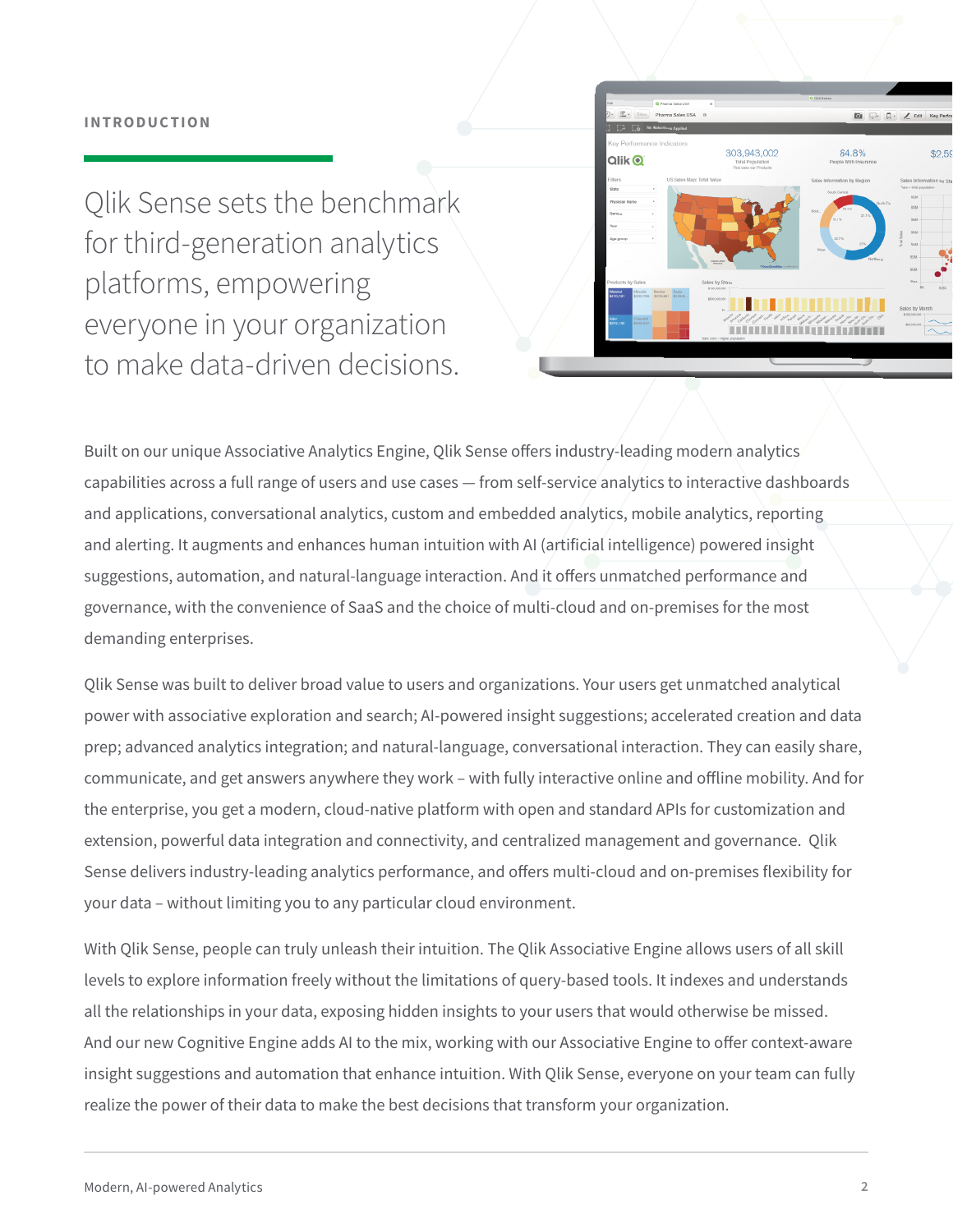## Analytics for All

Qlik Sense delivers a cutting-edge analytics experience for everyone, in all areas of your business. It is designed to promote human intuition and data literacy for users of all skill levels, allowing people to easily explore information and quickly gain trusted insights to solve problems – from the simple ones to the most complex.

#### **Associative Exploration**

Exploration in Qlik Sense is unmatched. Users can freely ask questions using simple, natural, interactive selection and search. Our Associative Engine instantly responds with answers after each click, recalculating all analytics to the new context and highlighting associated and unrelated data through easy-to-understand color cues. No boundaries. No restrictions. Your people empowered to follow their own paths to insight, uncovering blind spots that would have been overlooked with query-based tools.



#### **THE ASSOCIATIVE DIFFERENCE®**

Relational databases and queries were designed in the 1980s for transactional systems, not modern analytics. Query-based tools leave data behind and limit your users to restricted linear exploration, resulting in blind spots and lost opportunities.

Qlik Sense runs on the unique Qlik Associative Engine, enabling users of all skill levels to explore their data freely without limitations. Our Associative Engine brings together unlimited combinations of data — both big and small — without leaving any data behind. It offers unprecedented freedom of exploration through interactive selection and search, instantly recalculating all analytics and revealing associations to your user in green (selected), white (associated), and gray (unrelated). By keeping all visualizations in context together and retaining both associated and unrelated values in the analysis, the Qlik Engine helps your users discover hidden insights that query-based tools would miss.

The Qlik Associative Engine is purpose-built for highly scalable, dynamic calculation and association on massive data volumes for large numbers of users. This unique Engine technology is our primary advantage, with more than 20 years of innovation and investment.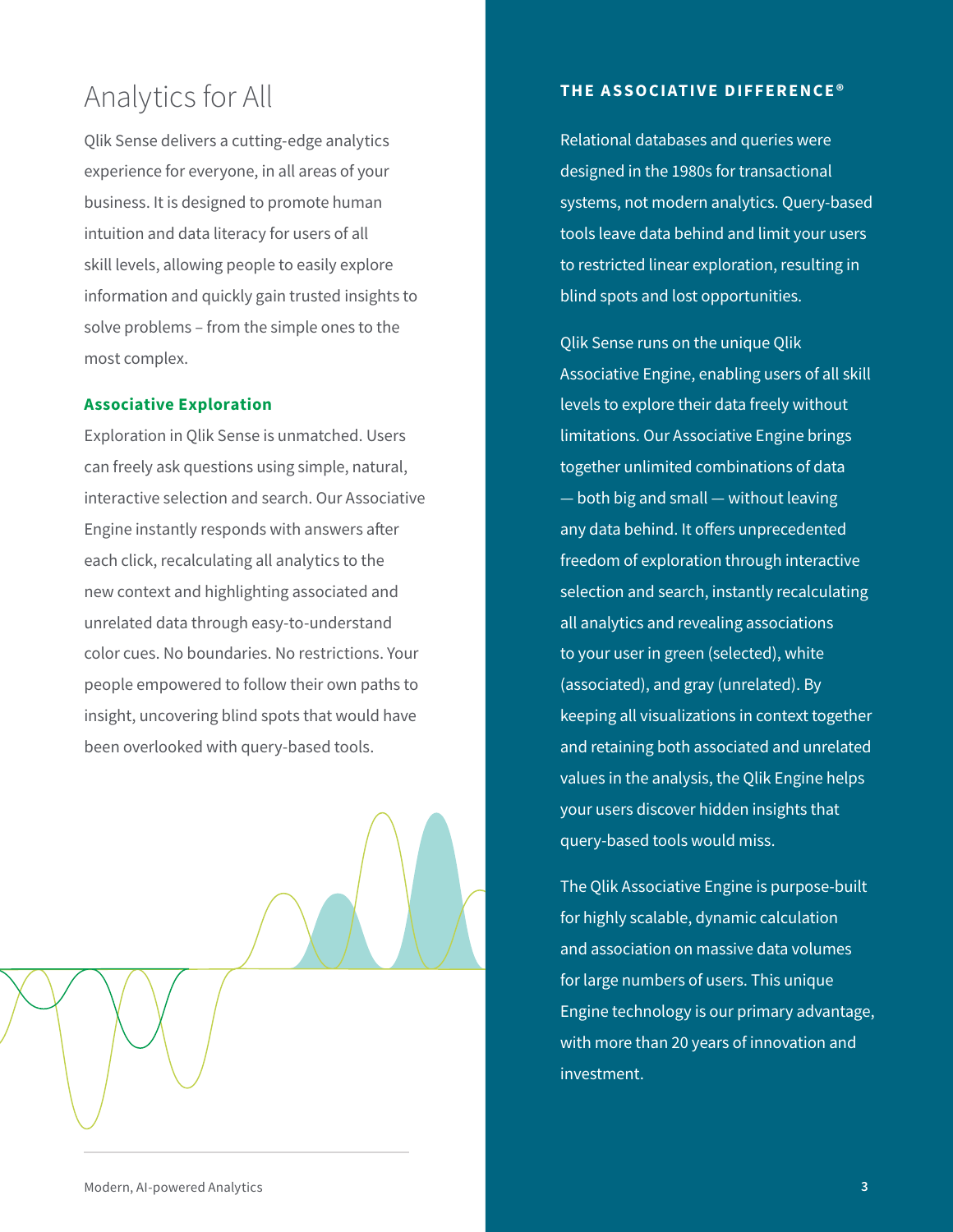#### **From Self-Service to Centralized Analytics**

Qlik Sense is the most complete solution for modern analytics available. Unlike simple visualization tools, Qlik Sense supports all the analytics use cases across your organization from data to insight. This includes self-service visualization and discovery, guided analytics apps and dashboards, custom and embedded analytics, mobile analytics, conversational analytics, reporting and alerting, all within a governed framework. With Qlik Sense, you can empower a full range of users with advanced capabilities for visualization and discovery, embed analytics into workflows and externally facing apps, offer natural-language conversational interaction with Qlik Insight Bot®, centrally distribute reports using Qlik NPrinting®, and provide intelligent alerts through Qlik Alerting™. This means you can drive more value from your data in more areas of your business while retiring legacy BI and reporting systems.



#### **Built for Mobility and Collaboration**

Qlik Sense delivers a complete set of analytics capabilities with an optimized user experience on any device. Unlike other products, Qlik Sense lets your users fully explore, create, and collaborate on mobile devices, without boundaries or limitations. It empowers them to instantly answer questions as they come up and solve problems right at the point of decision.

An intuitive, touch-based HTML5 interface provides the complete Qlik Sense experience on the go. Responsive design intelligently adapts visualizations, data, and functionality to create the best possible user experience on any device. Qlik Sense Mobile apps for iOS and Android feature fully interactive online and offline exploration, with the Qlik Associative Engine running locally on the device. And they offer industry-leading EMM (Enterprise Mobile Management) support, including AirWatch, MobileIron, Microsoft InTune, and a dedicated app for Blackberry Dynamics. When building analytics, there's no need to customize applications for mobility. Your users simply create and consume anywhere.

Qlik Sense features a modern hub with governed content areas that allow users to easily find, share, and organize all types of analytics content. Interactive data storytelling facilitates conversation, allowing for direct, in-context linking to live analytics for immediate answers to follow-up questions. And users can print and export data, analytics, and stories to PDF, Microsoft PowerPoint and Excel for easy sharing.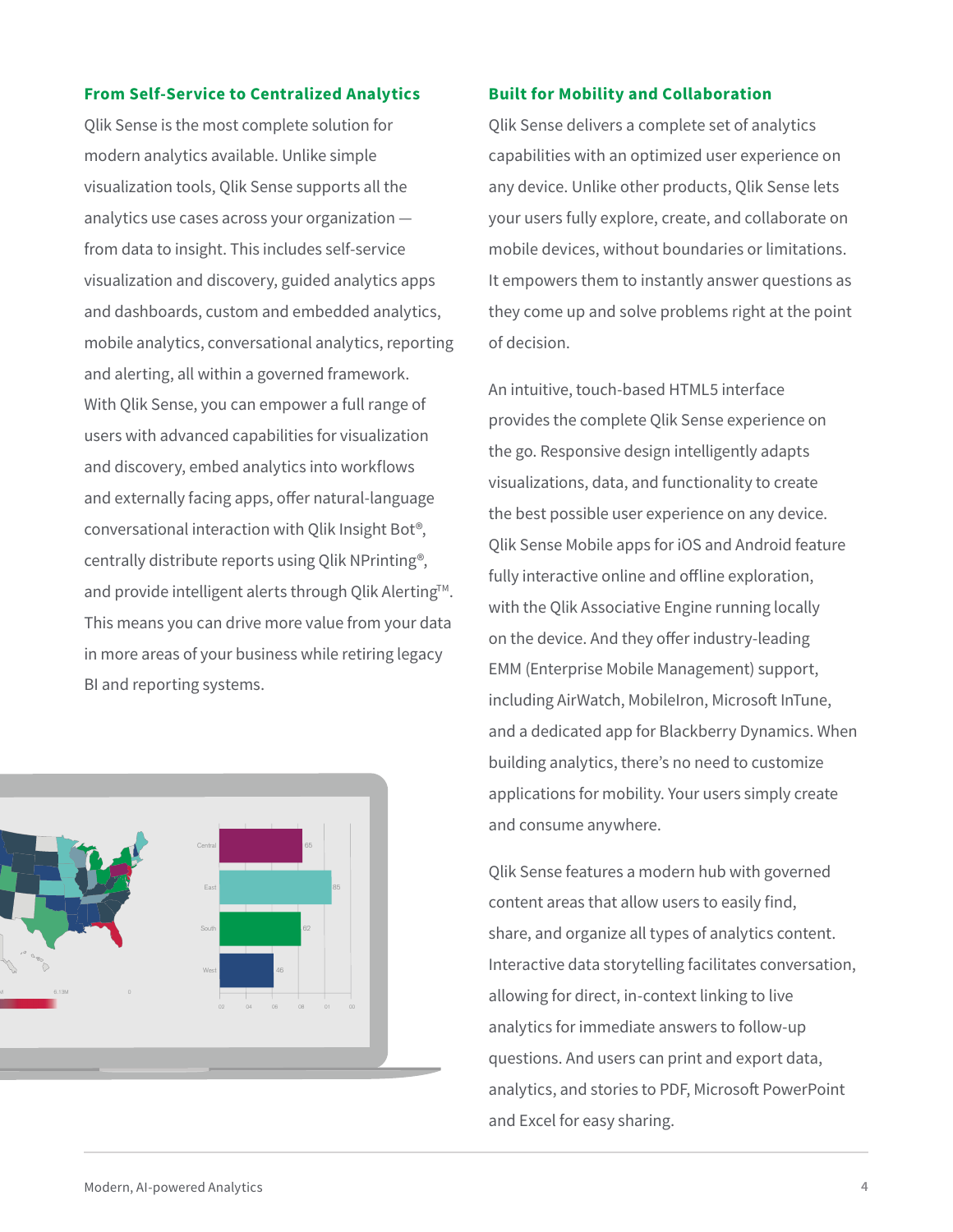#### **ASSOCIATIVE INDEXING + COGNITIVE = AI <sup>2</sup>**

At Qlik, we believe that AI should work in combination with human intuition, not replace it. This is why, to us, AI means Augmented Intelligence. Our approach is different from "black box" approaches — we combine our unique Associative Engine with AI and cognitive capabilities to enhance the inherent ability of people to analyze information, generate insights, and make data-driven decisions. Because our Associative Engine manages context (selection state) at each step in a user's exploratory process and understands the related and unrelated data relative to that context, we can factor this into machine-driven analysis and insight suggestions to make them more relevant. This gives your users "peripheral vision" that guides them to hidden discoveries and helps them see the previously unseen.





### Data Literacy Through AI

Qlik Sense helps your people understand and use data to find every possible edge. It leverages AI and cognitive capabilities to empower users of all skill levels to get the right insights and make data-driven decisions. The Qlik Cognitive Engine works with our Associative Engine to provide a variety of insight suggestions and automations across Qlik Sense, allowing people to combine their intuition with machine intelligence. And with precedentbased machine learning, our cognitive engine gets smarter over time, learning from user behavior, feedback, and other inputs.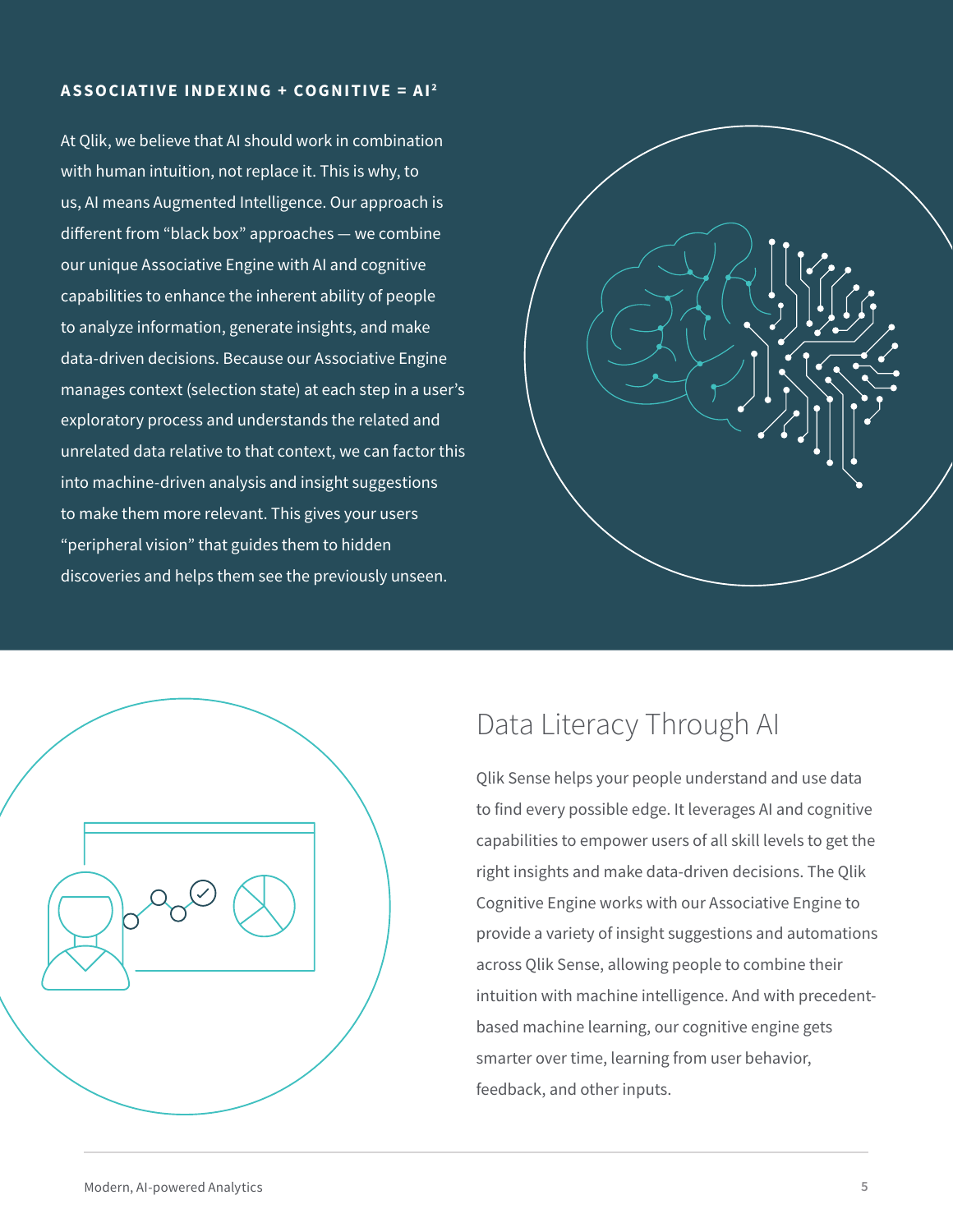#### **Insight Suggestions – Visual and Associative**

AI-powered insight suggestions help surface new, hidden insights while minimizing cognitive bias, amplifying discovery, and driving enhanced data literacy. Insight Advisor capabilities within Qlik Sense auto-generate visual insights for the user, delivering the best charts and visualizations based on the data set and refined through natural language search. Users get a series of auto-generated and prioritized charts, which they can make edits and adjustments to and then directly add to dashboards for further exploration. Visual Insights are "context aware" — working in conjunction with our Associative Engine to incorporate the user's selection state into auto-generated visualizations.

Associative Insights take AI to the next level, directly combining the power of our Associative and Cognitive Engines to suggest the most significant hidden insights for users to explore. Our Associative Engine identifies data values unrelated to user selections (gray values), and our Cognitive Engine now analyzes these values to assess potential impact and offer suggestions about the most significant areas to explore. This capability provides your users with peripheral vision — prompting them to ask additional questions to bring about new discoveries.

#### **Smart Visualization and Authoring**

In addition to Insight Advisor, users can drag and drop to create visualizations in a traditional build process, with assistance from AI. No more waiting for others to build visualizations. Anyone can create, modify, and personalize based on their own skill levels. The Qlik Cognitive Engine accelerates and automates the process, with association recommendations – to easily combine different data sources, chart suggestions – that render the best types of visualizations based on the data, and a variety of smart data preparation and authoring functions. Your users can also take advantage of measures, dimensions, and analytics contained in governed libraries to reuse objects that conform to business standards. And because of our Associative Engine, there's no need to wire visualizations together or build SQL queries.

Qlik Sense includes a rich set of smart visualizations that provide a beautiful, visual experience and use innovative techniques to summarize the overall shape of data, highlight patterns and hotspots, and pinpoint outliers. Qlik Sense offers over 30 visualization types, as well as a broad set of best-in-class visualization features. Smart visualizations are fully responsive, automatically scaling data and visual representations for an optimal experience on any screen size. Multi-layer mapping, based on Qlik GeoAnalytics® technology provides sophisticated geographic visualization and calculation. And advanced authoring capabilities allow users to construct highly functional, information-dense applications and dashboards.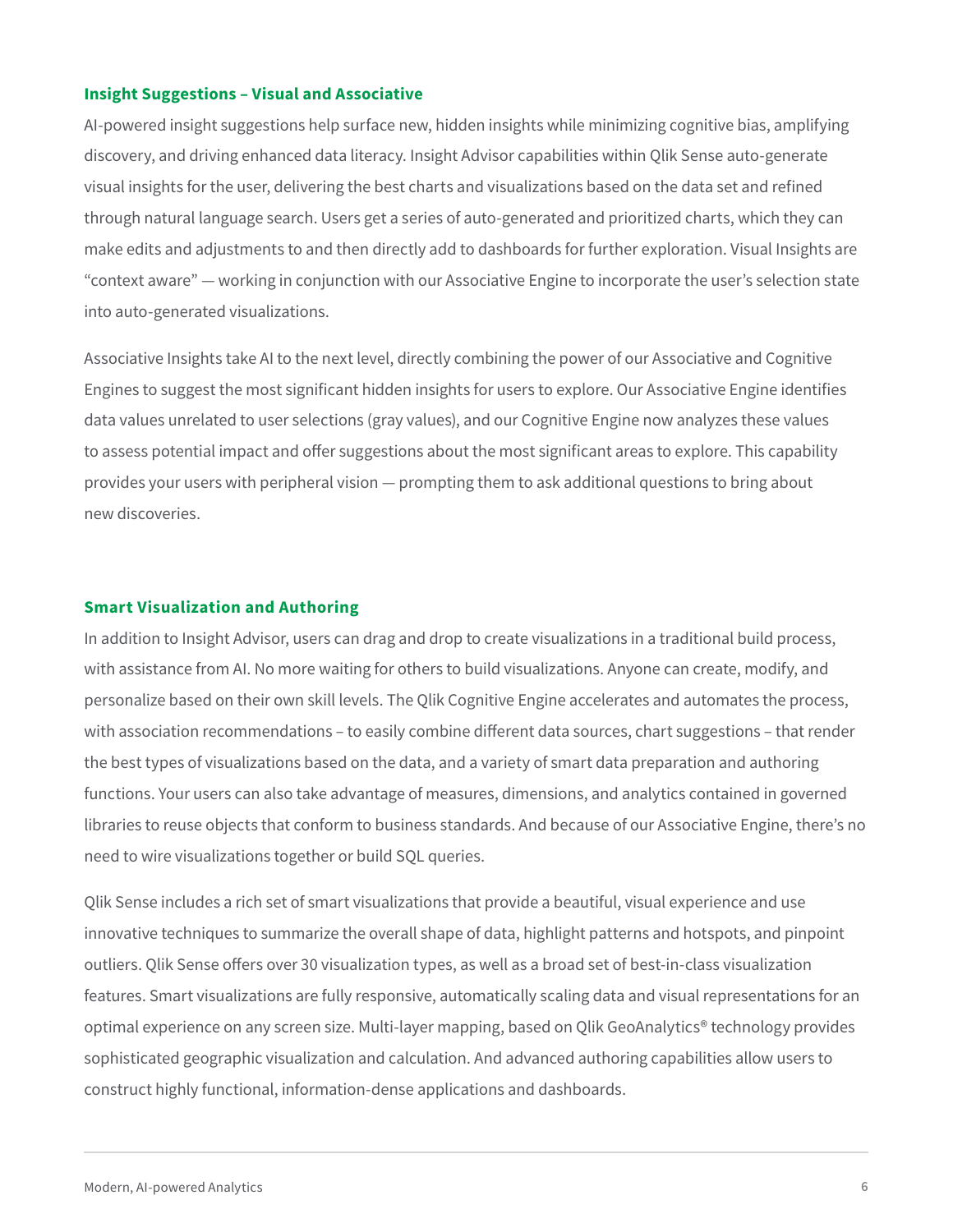#### **Conversational Analytics and Natural Language**

Conversational analytics is a game changing capability that allows people to interact with data through simple, everyday natural language. And this boosts adoption – unlocking the power of your data for far more people, including large communities of less sophisticated users. Qlik Insight Bot® provides an AI-powered, conversational analytics experience using natural language that gives people a faster and easier way to ask questions, generate insights, and make data-driven decisions. It can be accessed from within Qlik Sense as well as through popular collaboration tools such as Slack, Skype, and Microsoft Teams.

Natural Language Processing (NLP) automatically understands user intent, and Natural Language Generation (NLG) delivers insights for not only what's happening, but also why things are happening — and where to go next. Conversational insights include auto-generated charts, interpretations, key drivers, period-over-period calculations, predictions for measures, and even comparative analysis. Users can set alerts for KPI thresholds, share and collaborate conversationally, and easily dive into visual analysis for further exploration, in context.

In addition, Smart Search in Qlik Sense provides an intelligent experience unlike any other analytics solution. Users can search across an entire application and all their data using keywords to refine context and make discoveries. Qlik Sense not only reveals matching dimensions, but also the associations that exist between dimension values across all sources, ranking the results by strength of association. This allows people to discover not just the data that matches their searches, but also the relationships that exist between data values.

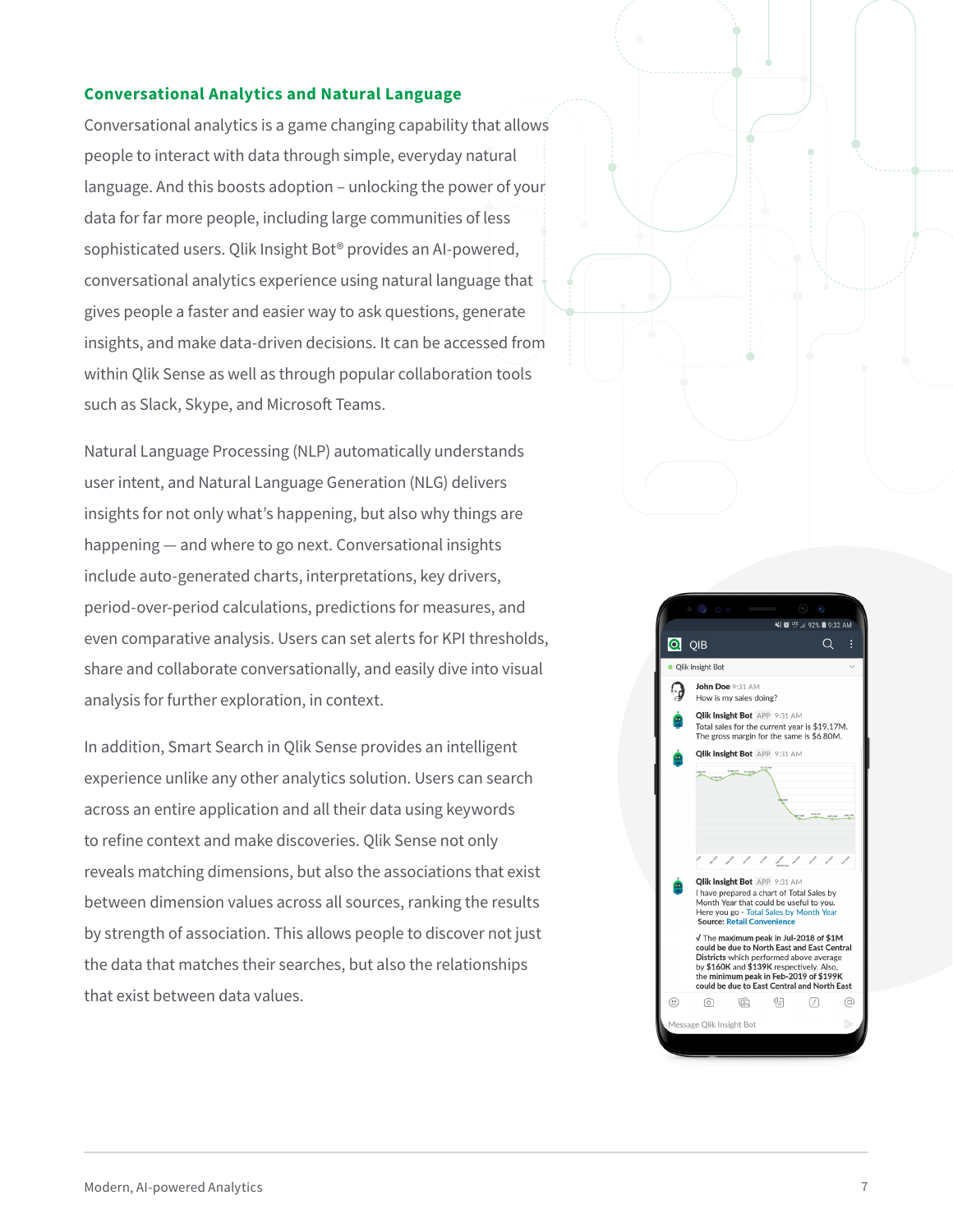## Platform for the Enterprise Ecosystem

Qlik Sense is a true platform for the enterprise and beyond, supporting organizations of all sizes with unmatched performance and flexibility. It offers full enterprise SaaS usage, and client-managed options such as multi-cloud and on-premises deployment. It helps ensure adoption, accuracy, and reliability with a full suite of management, governance, and security capabilities. Organizations can prepare and integrate limitless combinations of data, and build custom analytics apps, extensions, and embedded analytics to serve new use cases. And advanced analytics integration delivers the power of data science and predictive models to everyone, through real-time visual exploration. It's one platform offering enterprise analytics capabilities across the entire spectrum of use cases, high-performance and fully governed — without compromises.

#### **High Performance, Cloud Native**

A high performance cloud-native architecture in Qlik Sense provides your organization with broad deployment flexibility and scalability. Organizations can choose Qlik's SaaS environment, or client-managed options such as multicloud and on-premises deployment. At Qlik, we do not limit customers to any particular cloud, and instead support combinations of on-premise, private, and public cloud sites as needed.

With Qlik Sense, your organization can deploy modern analytics, including self-service, without having to make trade-offs when it comes to governance and trust. Our modern management capabilities provide a single point of control for all areas of the system. Centralized libraries of data and analytics, and flexible rules-based security ensure that information is accurate and secure. And the Qlik Associative Engine delivers unmatched dynamic calculation and performance for high numbers of users and large, complex data sets. With Qlik Sense, your organization gets the performance and governance it needs to maximize adoption and value.

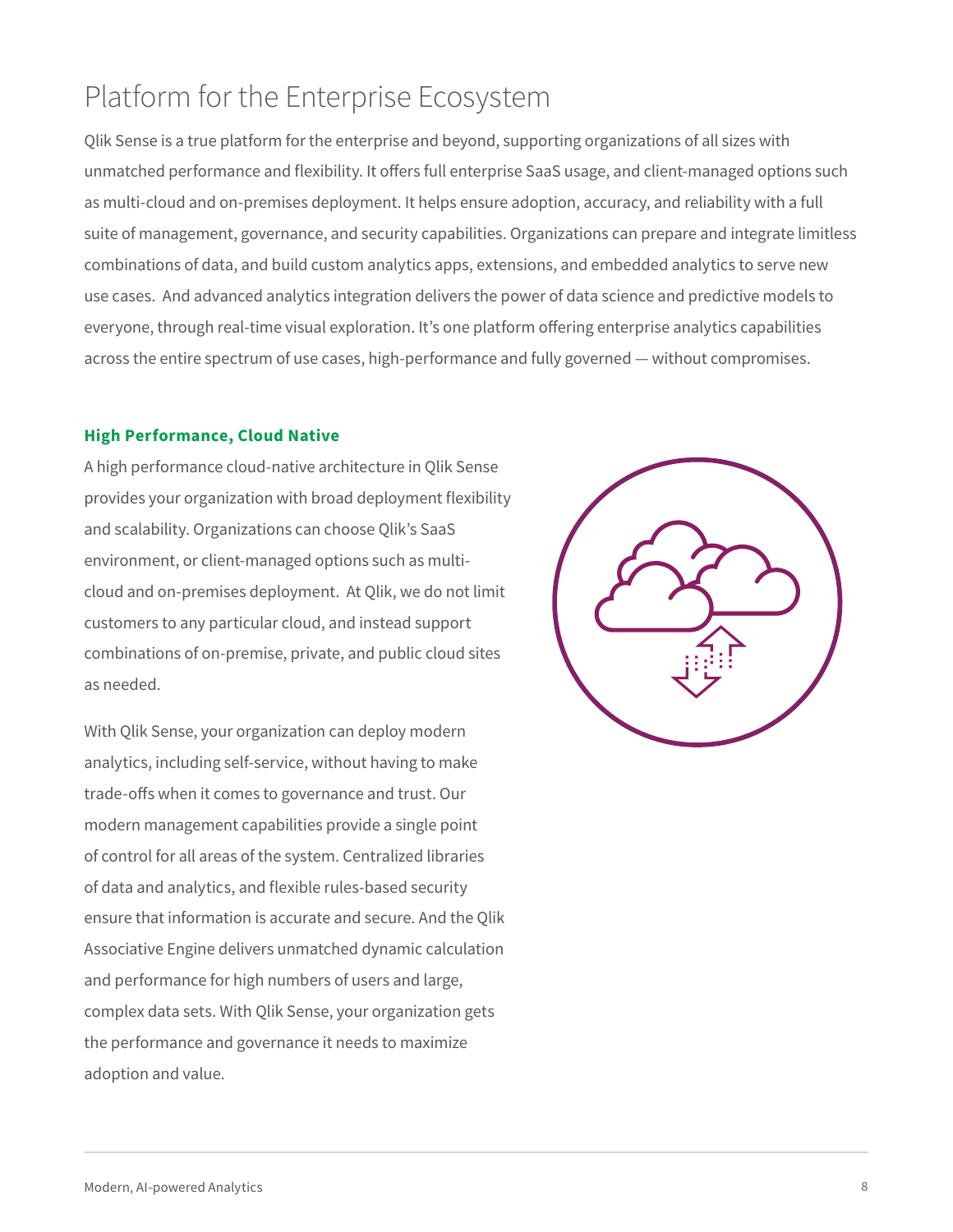

#### **Big (and Small) Data Integration**

Qlik Sense provides a complete set of data preparation and integration capabilities, allowing users to work with nearly limitless combinations of data, both big and small. Smart, self-service data preparation, enhanced by AI, allows your non-technical users to visually combine, transform, and load data from multiple sources — without leaving data behind. Data sources can be easily combined using drag-and-drop functionality, with machine suggestions to help identify the best associations. Intelligent profiling automatically processes various data types and provides descriptive statistics. Visual transformation offers a full set of data prep features such as derived fields, binning, and concatenation. Robust ETL scripting is also available, enabling your organization to handle the most complex data integration challenges without requiring external tools or data repositories.

Qlik Catalog offers an enterprise library of data sets for consumption, and Qlik Connectors provide broad connectivity to local, on-premises, and web-based data sources. Dynamic Views allow for individual visualizations to be tied to highperformance data sources such as Snowflake, for real-time data refreshes. And on-demand app generation allows users to dynamically create 'slices' of big data for in-memory associative analysis.